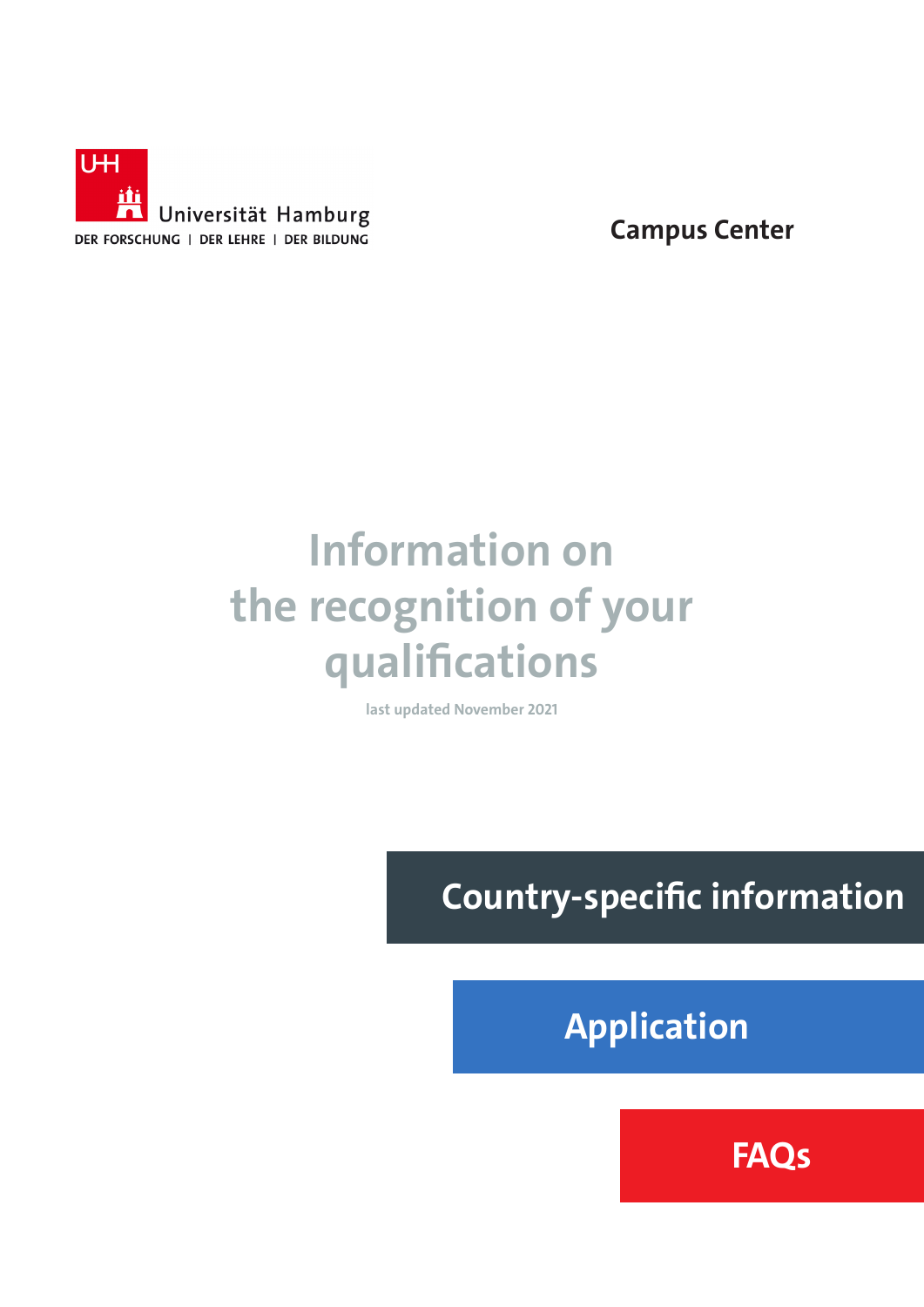# **Welcome!**

Generally, to apply to Universität Hamburg, you need to have your foreign education certificates recognized. You can apply to have your certificates recognized for free in the Universität Hamburg application portal.

Be aware that this recognition is only valid for applying to Universität Hamburg and cannot be used to apply to the Studienkolleg Hamburg or to other universities.

Recognition occurs on the basis of recommendations proposed by the Ministry of Education and Cultural Affairs, as published in the Central Office for Foreign Education. The recommended requirements are also available on a page operated jointly by the German Academic Exchange Service (DAAD) and the Central Office for Foreign Education at [www.daad.de/zulassungsdatenbank](http://www.daad.de/zulassungsdatenbank).

Make sure to also consider the country-specific information in this brochure.

The recognition process at Universität Hamburg is completely digital. Make sure that you have properly scanned all your supporting documents (high school diploma, university acceptance examination, academic assessments, academic achievements, completed degrees, etc.). If you do not have a German or English version of any of your documents, we require a certified translation in addition to the original document. You can find a list of certified translators in the database maintained by state justice administrators at [www.justiz-dolmetscher.de.](http://www.justiz-dolmetscher.de)

The InfoService for Prospective International Students is happy to assist you at any time [www.uni-hamburg.de/int](http://www.uni-hamburg.de/int).



## **UHH Foreign education recognition**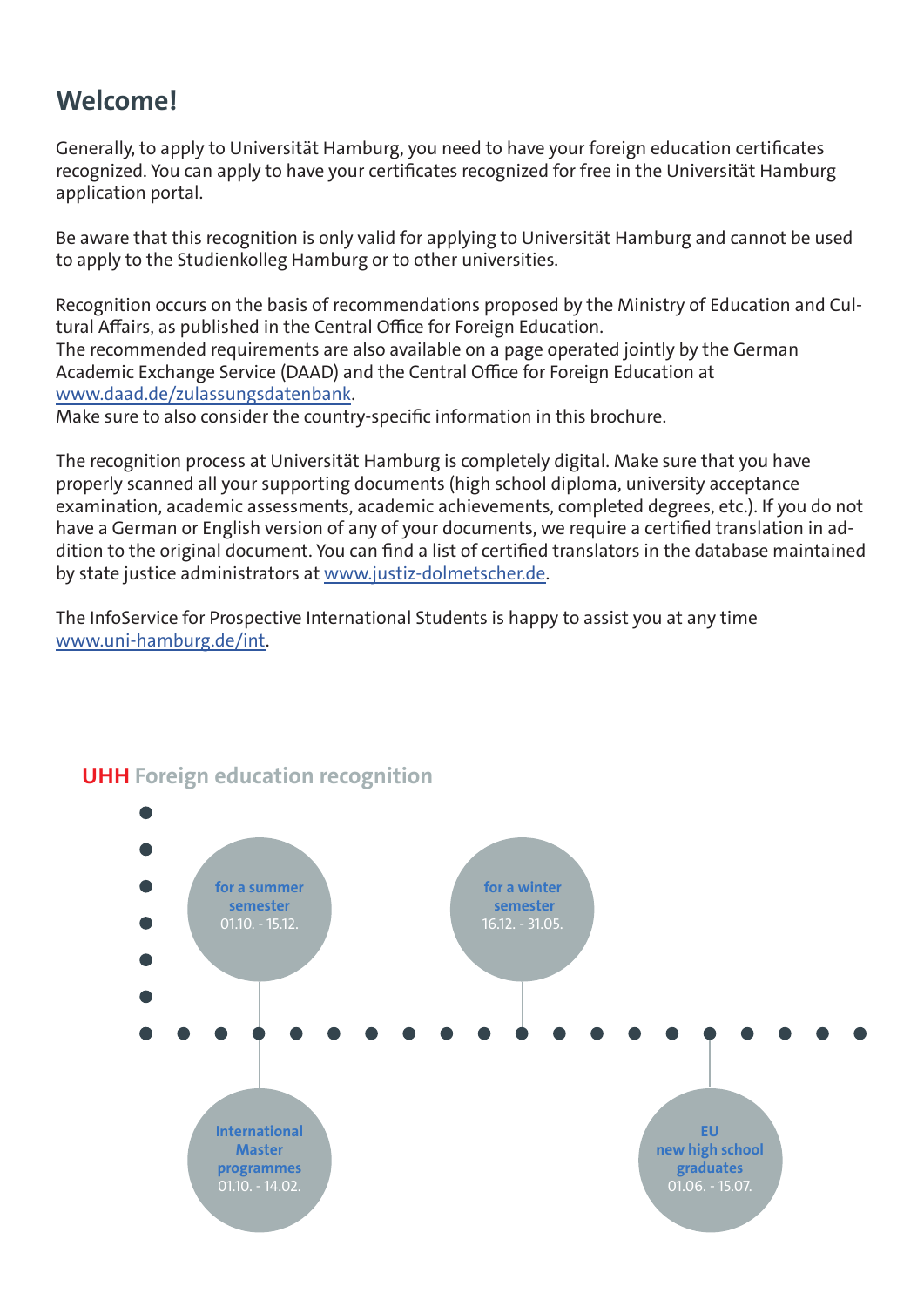# **Country-specific information**

# **A**

| Armenia:                          | As of 2018, we also require a certificate outlining your school's scoring in order<br>to evaluate your high school certificate (Attestat).                                                                                                |
|-----------------------------------|-------------------------------------------------------------------------------------------------------------------------------------------------------------------------------------------------------------------------------------------|
| Austria:                          | To evaluate your secondary school certificate, we also need the end of year<br>report from your last year of schooling and your subject table.                                                                                            |
| B                                 |                                                                                                                                                                                                                                           |
| <b>Bangladesh:</b>                | We need a complete list of your subjects and grades as well as the grading scale<br>used by your educational institution to evaluate your secondary school<br>certificate or university degree.                                           |
| Belgium:                          | We need the list of your subjects and grades from your last year of school to<br>evaluate your secondary school certificate.                                                                                                              |
|                                   | To evaluate a vocational bachelor's degree (bachelier professionnel), we also<br>require one of the following documents:                                                                                                                  |
|                                   | a) proof of enrollment in a Belgian master's degree program or confirmation<br>from your university that you are able to enroll in a master's degree program in<br>a related subject without requiring any additional preparatory courses |
|                                   | b) confirmation you have completed a bridging course that would qualify you to<br>enroll in a master's degree program in Belgium (passarelle / bachelor-na-<br>bachelor).                                                                 |
| <b>Bolivia:</b>                   | To evaluate your secondary school certificate, we require the list of subjects and<br>grades from the last two years of schooling.                                                                                                        |
| <b>Bosnia and</b><br>Herzegovina: | To evaluate your secondary school certificate, we need the list of subjects and<br>grades from your last four years of schooling.                                                                                                         |
| <b>Brazil:</b>                    | To evaluate your secondary school certificate (Ensino Médio), we need the list of<br>subjects and grades from your last three years of schooling.                                                                                         |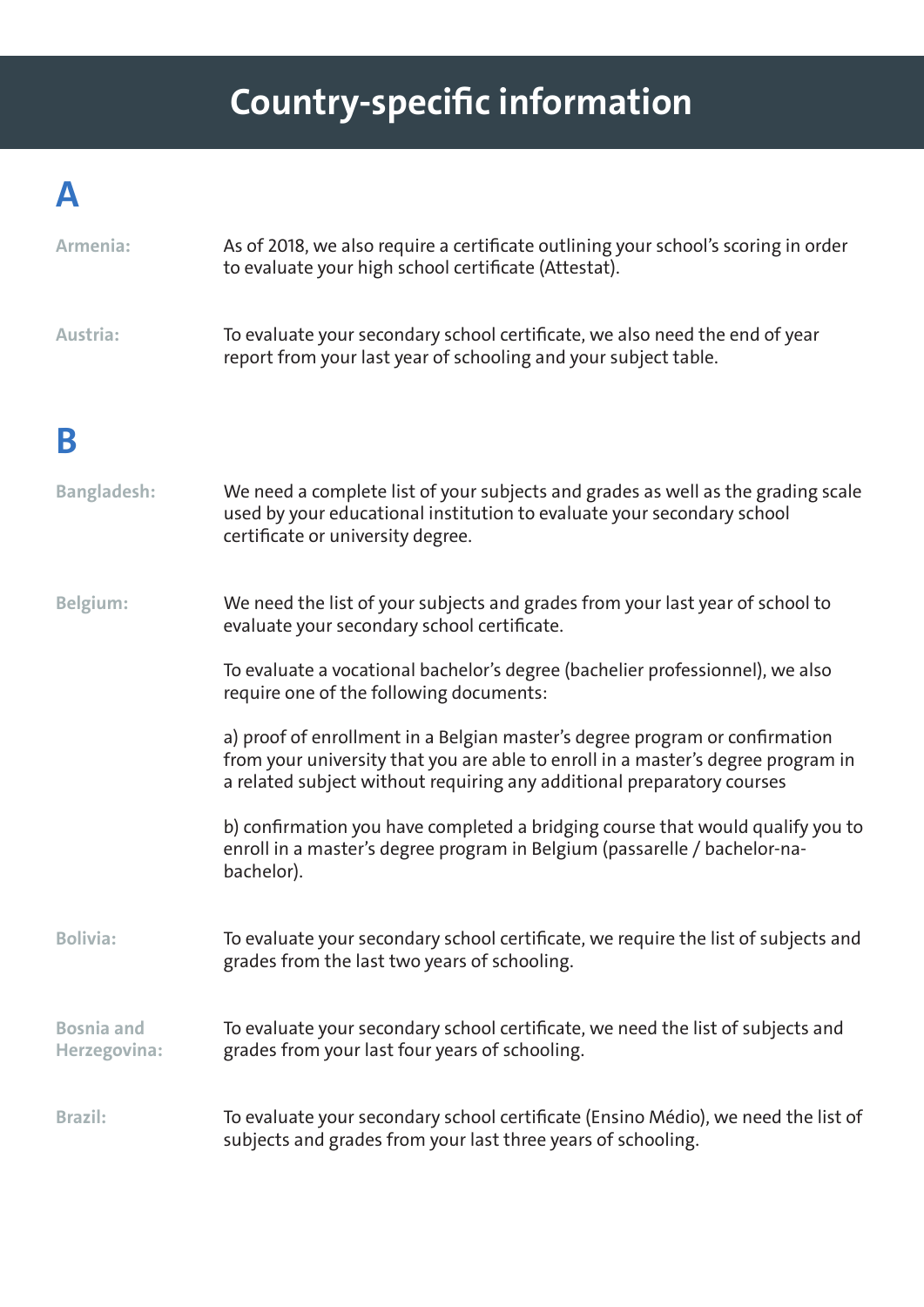| Chile:             | To evaluate your secondary school certificate (Licencia de Educación Media), we<br>need the list of subjects and grades from the last four years of schooling and<br>your university entrance examination (Prueba de Selección Universitaria).                                                                                                                                   |
|--------------------|----------------------------------------------------------------------------------------------------------------------------------------------------------------------------------------------------------------------------------------------------------------------------------------------------------------------------------------------------------------------------------|
| China:             | As of 2019, to evaluate your secondary school certificate, we also need the<br>certificates from the APS, your university entrance examination (gaokao), your<br>national secondary school examination (huikao), and upper middle school.                                                                                                                                        |
|                    | To evaluate your DSD school certificate, we need written confirmation from the<br>DSD coordinator, your university entrance examination (gaokao) certificate or a<br>letter of admission to a 211 university, your German language certificate, the<br>certificate of completion for the foreign language middle school, and the list of<br>subjects and grades for years 10-12. |
|                    | To evaluate your bachelor's degree, we also need your APS certificate, your<br>bachelor's degree diploma, the list of subjects and grades for all semesters of<br>study, and your upper middle school degree certificate.                                                                                                                                                        |
| Colombia:          | To evaluate your secondary school certificate (Titulo de Bachiller or Acta de<br>grado), we need a list of subjects and grades from the last year of schooling and<br>your university acceptance examination (ICFES).                                                                                                                                                            |
| <b>Costa Rica:</b> | To evaluate your secondary school certificate (Titulo de Bachiller), we need a list<br>of the subjects and grades from your last two years of schooling or the six<br>grades from your secondary school examination (Prueba de Bachillerato).                                                                                                                                    |
| Croatia:           | To evaluate your secondary school certificate, we need a list of subjects, grades<br>for the last four years of schooling, and the results of the state-issued Matura<br>(Svjedodzba o drzavnoj maturi or Potvrda o polozenim ispitima drzavne mature).                                                                                                                          |
| Cuba:              | To evaluate your secondary school certificate (Titulo de Bachiller or Certificación<br>de Estudios Terminados), we need the list of subjects and grades from your last<br>three years of schooling.                                                                                                                                                                              |
| <b>Cyprus:</b>     | To evaluate your secondary school certificate (Apolyterion), we need the results<br>of your pan-Cyprus examinations (Deltio Apotelesmaton Ypopsifiou).                                                                                                                                                                                                                           |
|                    |                                                                                                                                                                                                                                                                                                                                                                                  |

# **D**

| Dominican        | To evaluate your secondary school certificate (Titulo de Bachiller), we need |
|------------------|------------------------------------------------------------------------------|
| <b>Republic:</b> | a list of your subjects and grades from the last four years of schooling.    |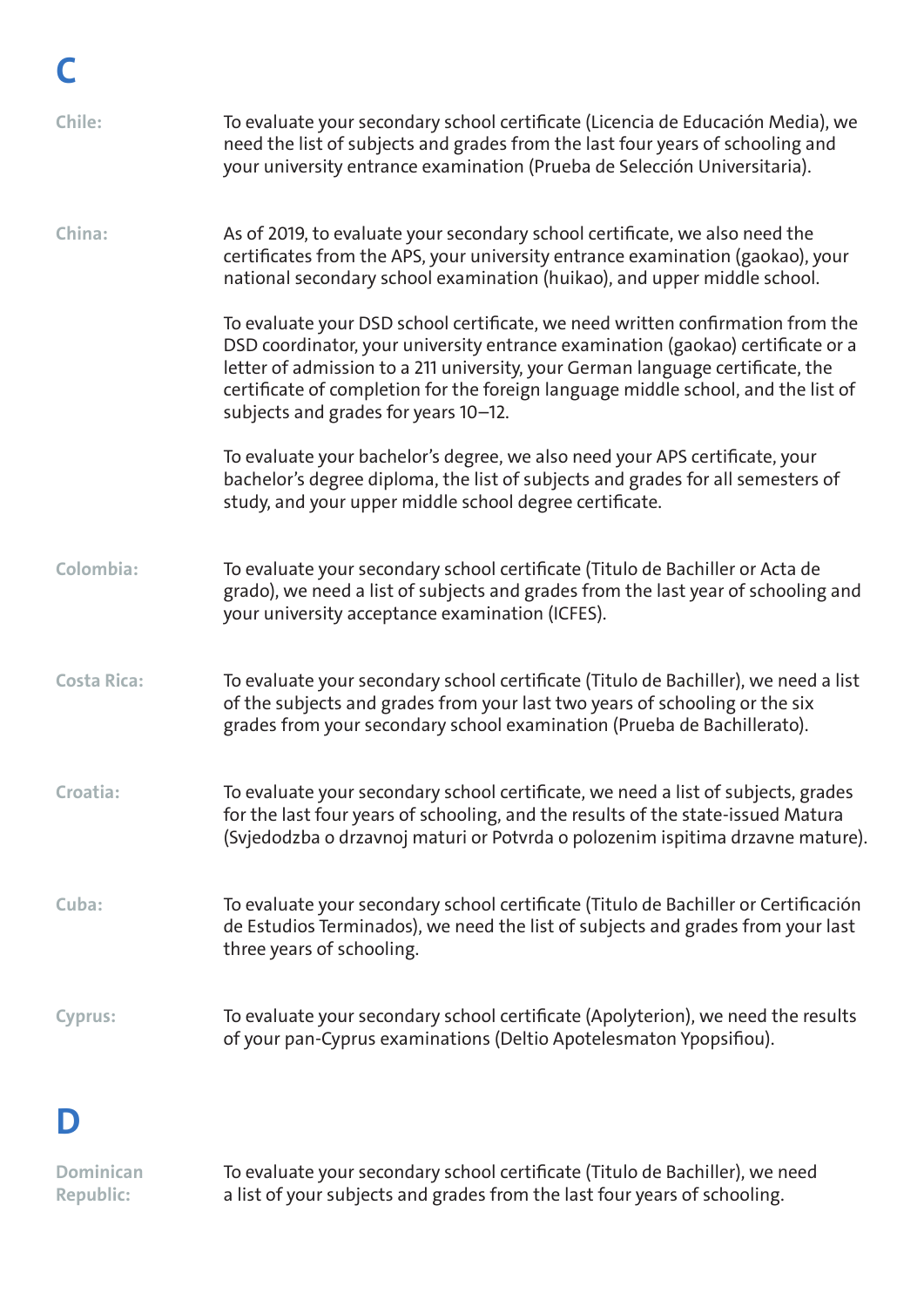| <b>El Salvador:</b> | To evaluate your secondary school certificate (Titulo de Bachiller), we need the<br>list of subjects and grades from your last two years of schooling where 11 years<br>have been completed or your last three years of schooling where a total of 12<br>years of schooling have been completed. |
|---------------------|--------------------------------------------------------------------------------------------------------------------------------------------------------------------------------------------------------------------------------------------------------------------------------------------------|
| Estonia:            | To evaluate your secondary school certificate (Gümnaasiumi loputunnistus), we<br>also need your state examination certificate (Riigieksamitunnistus).                                                                                                                                            |
|                     |                                                                                                                                                                                                                                                                                                  |
| Finland:            | To evaluate your secondary school certificate (lukion päättötodistus or<br>gymnasiets avgångsbetyg), we also need your university acceptance certificate<br>(Ylioppilastutkintotodistus or Studentexamensbetyg).                                                                                 |
| G                   |                                                                                                                                                                                                                                                                                                  |
| Gambia:             | To evaluate your secondary school certificate (WASSC), we need your scratch<br>card (card number and PIN).                                                                                                                                                                                       |
| Ghana:              | To evaluate your secondary school certificate (WASSC or NECO), we need your<br>scratch card (card number and PIN).                                                                                                                                                                               |
| Greece:             | To evaluate your secondary school certificate (Apolytirio), we need the<br>examination results and the total grade of your university acceptance certificate<br>(Panelladikes eksetaseis).                                                                                                       |
| Guatemala:          | To evaluate your secondary school certificate (Diploma de Bachiller), we need<br>the list of subjects and grades for all of your secondary schooling (Ciclo<br>Diversificado).                                                                                                                   |
|                     |                                                                                                                                                                                                                                                                                                  |

# **H**

**Honduras:** To evaluate your secondary school certificate (Titulo de Bachiller), we need the list of subjects and grades from your last two years of schooling where 11 years have been completed or your last three years of schooling where a total of 12 years of schooling have been completed.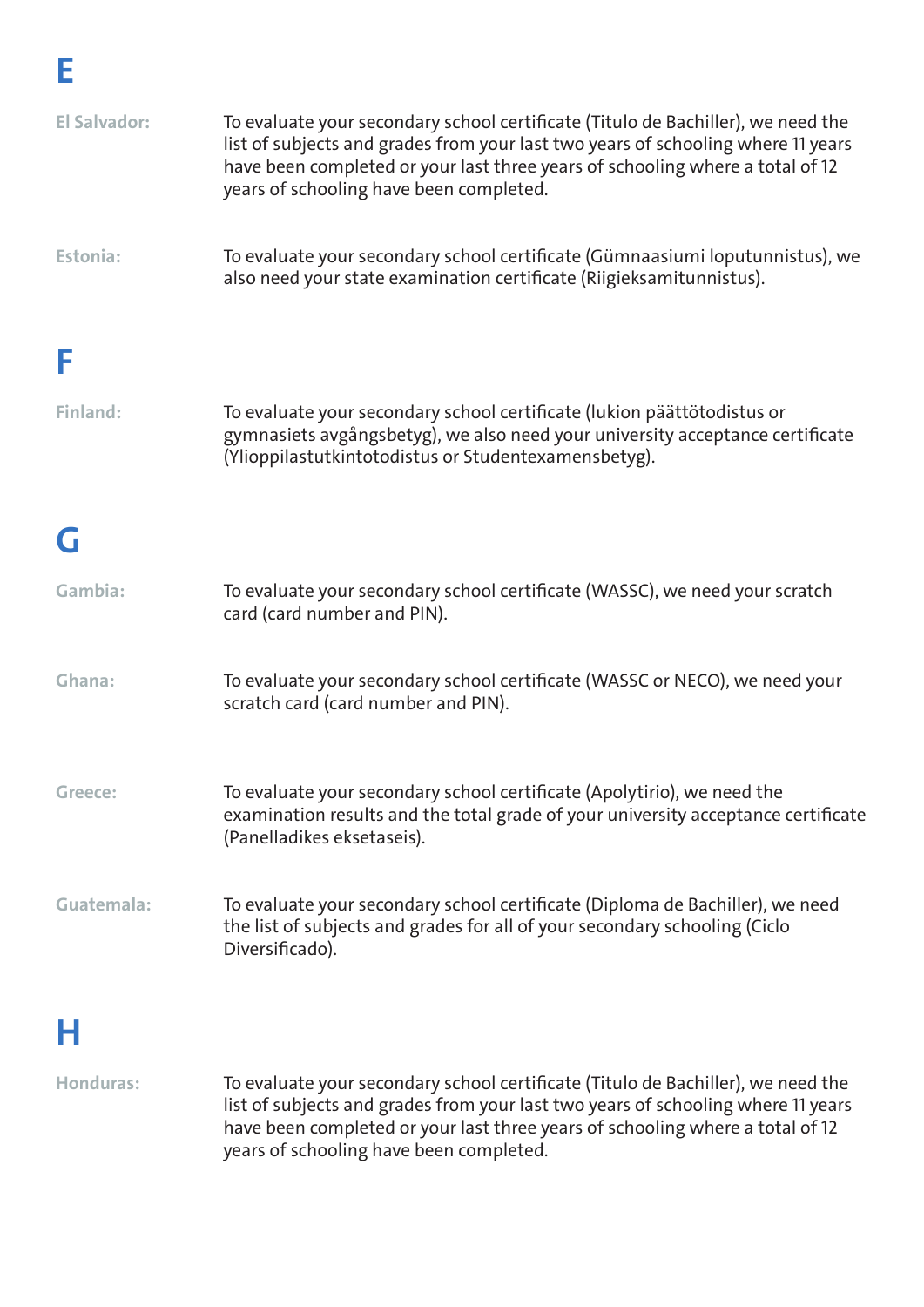| India:           | To evaluate your secondary school certificate, we need the list of your subjects<br>and grades (X and X+II). As of spring / summer 2022 we also need the certifiates<br>from the APS.                                                                                                                                                          |
|------------------|------------------------------------------------------------------------------------------------------------------------------------------------------------------------------------------------------------------------------------------------------------------------------------------------------------------------------------------------|
| Indonesia:       | To evaluate your secondary school certificate (Ijazah - Sekolah Menegah Atas or<br>Madrasah Aliyah), we require, in addition to your school certificate, the state<br>examination certificate and the attestation of authenticity (Pengesahan or<br>Mengesahkan) issued by the Indonesian Ministry of Education and Culture or<br>your school. |
| Iran:            | Be aware that we can only recognize studies at an Islamic Azad University as of<br>2014.                                                                                                                                                                                                                                                       |
|                  | To evaluate your secondary school certificate, we also need proof of successful<br>completion of the preuniversity courses and/or proof you have passed the inter<br>university entrance exam.                                                                                                                                                 |
|                  | If you have a Kardani degree, completed coursework, and/or a bachelor's degree<br>or licentiate from a state-owned university or an Islamic Azad University, these<br>must also be submitted.                                                                                                                                                  |
|                  | If you do not have the original documents, contact the InfoService for<br>Prospective International.                                                                                                                                                                                                                                           |
|                  |                                                                                                                                                                                                                                                                                                                                                |
| Japan:           | To evaluate your secondary school certificate, we need your secondary school<br>diploma and a list of the subjects completed and grades. Also submit your<br>Center Test if available.                                                                                                                                                         |
| M                |                                                                                                                                                                                                                                                                                                                                                |
| <b>Mexico:</b>   | To evaluate your secondary school certificate (Bachillerato General), we need a<br>list of your subjects and grades from the last three years.                                                                                                                                                                                                 |
| <b>Mongolia:</b> | To evaluate your secondary school certificate, we also need the general<br>university acceptance examination and the results of the Mongolian language<br>and script examination.                                                                                                                                                              |
| Montenegro:      | To evaluate your secondary school certificate, we need a list of the subjects and<br>grades from your last four years of schooling.                                                                                                                                                                                                            |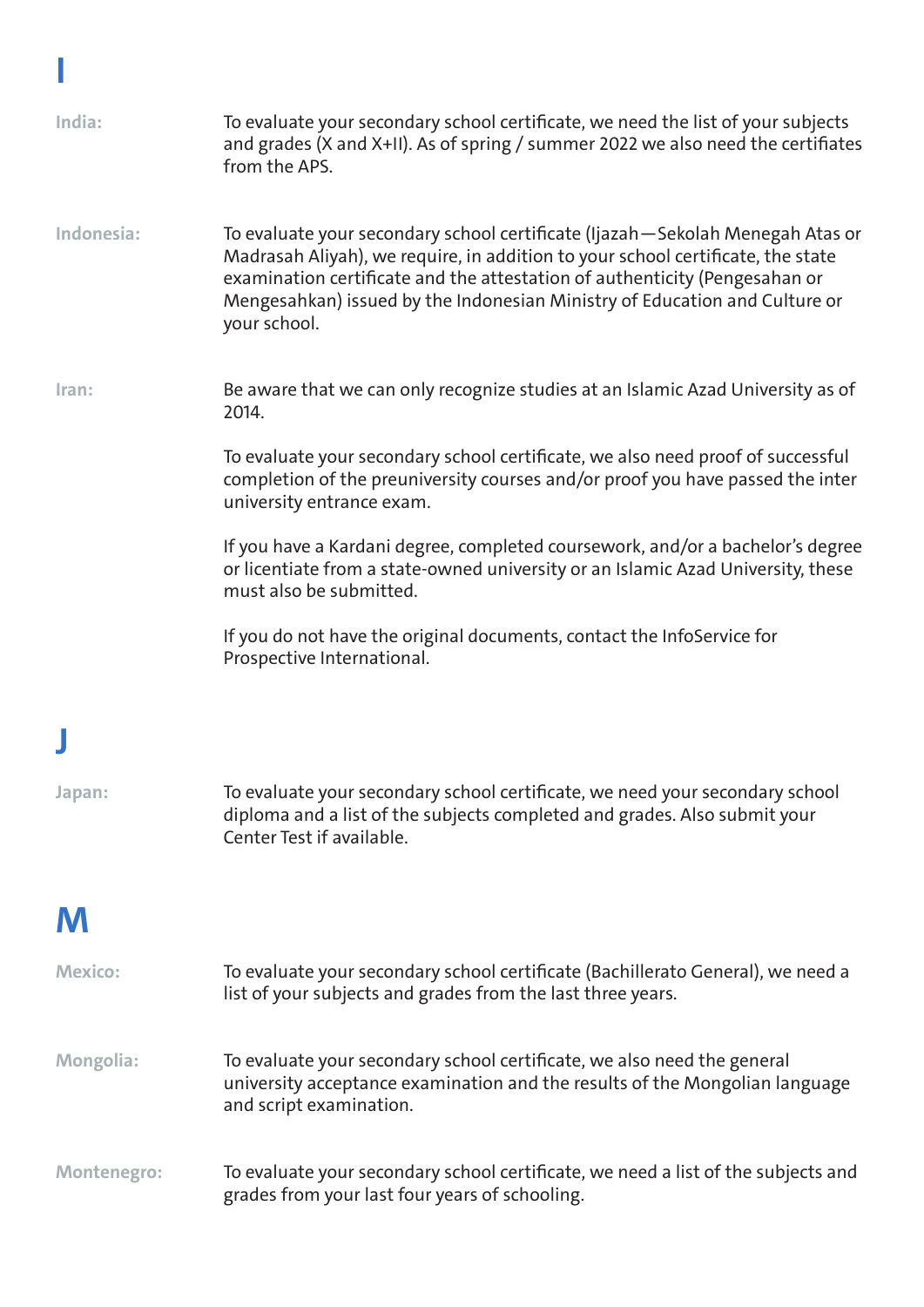| Nepal:                  | To evaluate your secondary school certificate, we need the list of your subjects<br>and grades (X and X+II).                                                                                                      |
|-------------------------|-------------------------------------------------------------------------------------------------------------------------------------------------------------------------------------------------------------------|
| <b>Nicaragua</b>        | To evaluate your secondary school certificate (Bachiller en Ciencias y Letras), we<br>also need a list of your secondary school subjects and grades (Ciclo<br>Diversificado).                                     |
| Nigeria:                | To evaluate your secondary school certificate (WASSC or NECO), we need your<br>scratch card (card number and PIN).                                                                                                |
|                         | High-achieving applicants should apply early for a scholarship, such as the<br>DAAD scholarship, in order to benefit from an accelerated visa application<br>process from the German diplomatic mission in Lagos. |
|                         | Applicants without scholarships must anticipate a delay of several years for the<br>issue of a student visa.                                                                                                      |
| <b>North Macedonia:</b> | To evaluate your secondary school certificate, we need a list of the subjects and<br>grades from your last four years of schooling.                                                                               |
| P                       |                                                                                                                                                                                                                   |
| Pakistan:               | To evaluate your secondary school certificate, we need the list of your subjects<br>and grades (X and X+II).                                                                                                      |

- **Panama:** To evaluate your secondary school certificate (Titulo de Bachiller), we need a list of your subjects and grades from the last three years of schooling.
- **Paraguay:** To evaluate your secondary school certificate (Titulo de Bachiller), we need a list of your subjects and grades from the last three years of schooling.
- **Peru:** To evaluate your secondary school certificate (Certificado Oficial de Estudios), we need the list of your secondary school subjects and grades (Educación Secundaria).
- **Poland:** To evaluate secondary school certificates dated after 2005, we also need your secondary school certificate (wiadectwo dojrzałości) and your certificate of graduation from a college or technical school (świadectwo ukończenia liceum/ technikum).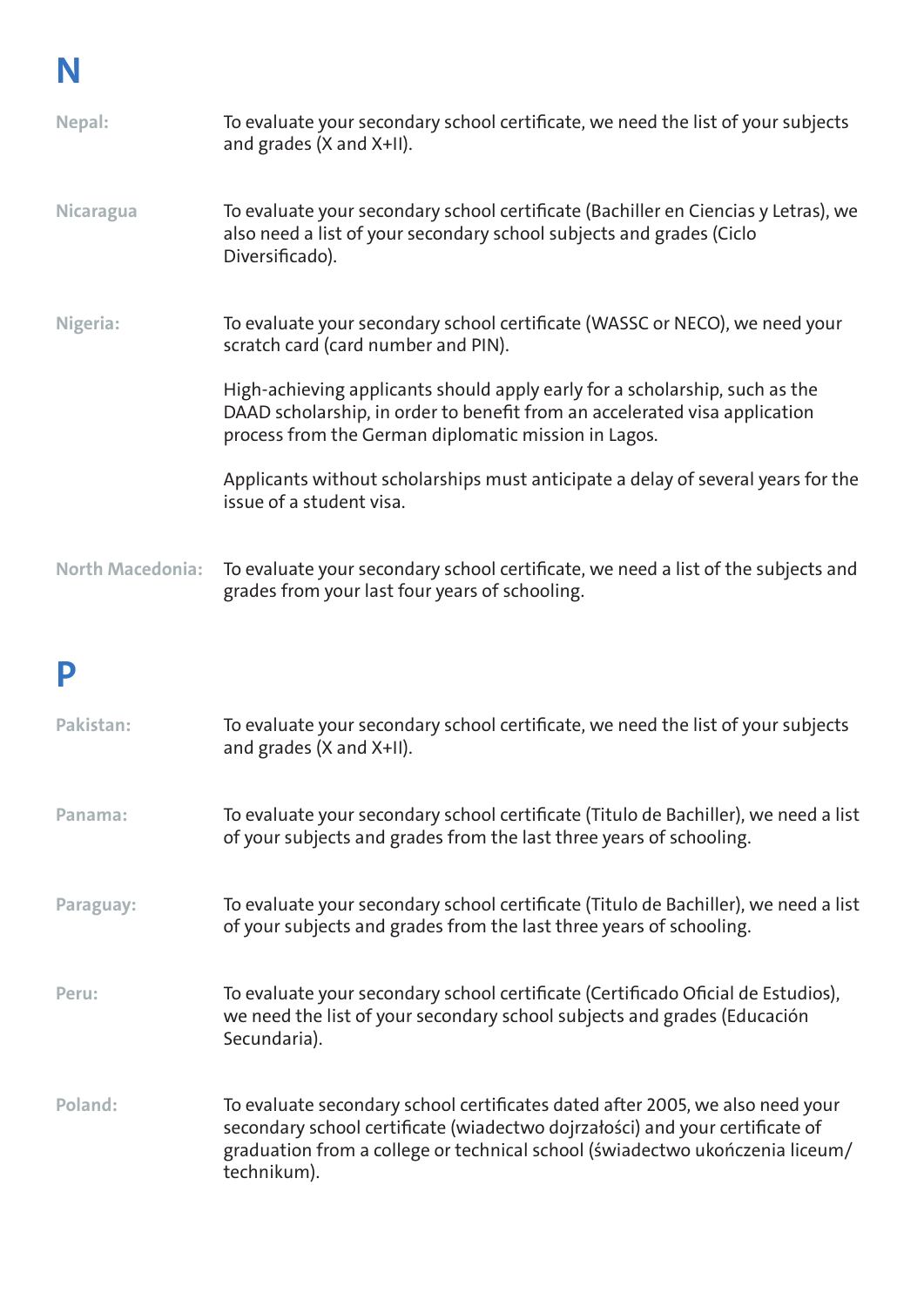| Portugal:           | To evaluate your secondary school certificate, we need written confirmation<br>from the Directorate General for Higher Education (DGES) of the concrete<br>allocation of a university place in Portugal, proof of enrollment, or a letter of<br>admission to a recognized Portuguese university. |
|---------------------|--------------------------------------------------------------------------------------------------------------------------------------------------------------------------------------------------------------------------------------------------------------------------------------------------|
|                     | Proof of participation in the Exames Nationais alone is not sufficient.                                                                                                                                                                                                                          |
| R                   |                                                                                                                                                                                                                                                                                                  |
| Romania:            | To evaluate your secondary school certificate, we need your Diploma de<br>Bacalaureat and your enrollment sheet (foaie matricola).                                                                                                                                                               |
|                     |                                                                                                                                                                                                                                                                                                  |
| <b>Switzerland</b>  | To evaluate your Federal Vocational Baccalaureate (in the field of technology,<br>architecture, and life sciences), we need, in addition to the certificate, written<br>confirmation from a recognized Swiss university of applied sciences of (possible)<br>admission to your chosen degree.    |
| Serbia:             | To evaluate your secondary school certificate, we need a list of the subjects and<br>grades from your last four years of schooling.                                                                                                                                                              |
| <b>South Korea:</b> | To evaluate your secondary school certificate, we need a list of your secondary<br>school subjects and grades as well as your university entrance examination<br>(Scholastic Ability Test).                                                                                                      |
| <b>Spain</b>        | To evaluate your secondary school certificate (Titulo de Bachiller), we also need<br>the results of your university entrance examination (Evaluación de Bachillerato<br>para el Acceso a la Universidad or Pruebas de Acceso a la Universidad).                                                  |
| Sri Lanka:          | To evaluate your secondary school certificate, we need the list of subjects and<br>grades (Ordinary Level and Advanced Levels) and, as of 2002, the Common<br>General (Paper) Test.                                                                                                              |
|                     |                                                                                                                                                                                                                                                                                                  |

**Taiwan:** To evaluate your secondary school certificate, we need a list of the subjects and grades from your high school and your university entrance examination (Xueke Negli Ceyan).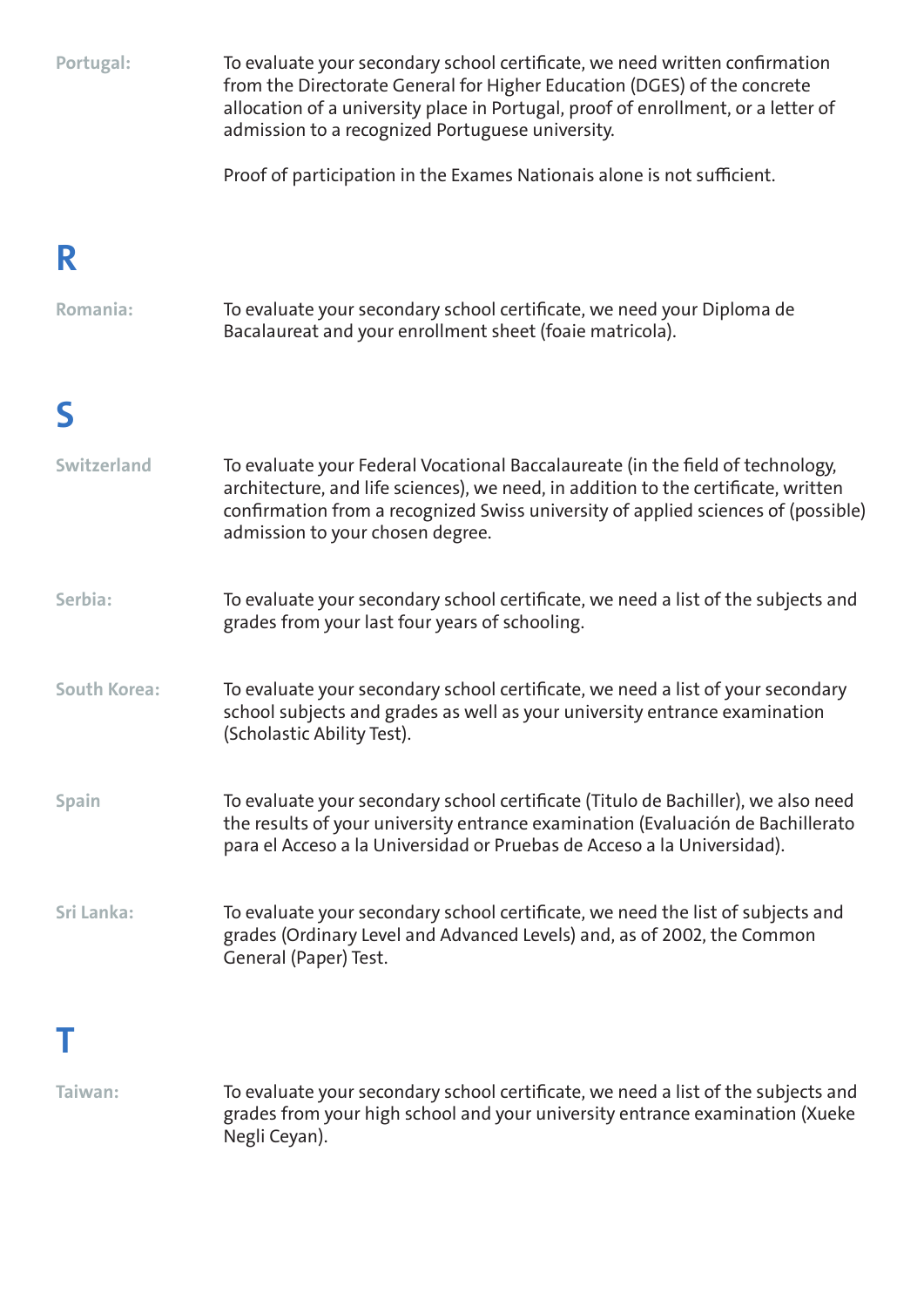| Turkey:               | To evaluate your secondary school certificate (Lise Diplomasi), we need the<br>results of your university entrance examination (ÖSYS) indicating you have been<br>granted a university placement.                                                                                                                                                                          |
|-----------------------|----------------------------------------------------------------------------------------------------------------------------------------------------------------------------------------------------------------------------------------------------------------------------------------------------------------------------------------------------------------------------|
|                       | Applicants who have sat the YOS university entrance examination must also<br>submit a certificate of enrollment or a letter of admission and proof you<br>obtained the minimum grade required for admission to a Lisans degree<br>program.                                                                                                                                 |
|                       | To evaluate your secondary school certificate (Açık Ögretim Lisesi, Anadolu<br>Teknik Lisesi, or Anadolu Imam Hatip Lisesi), we need a list of the subjects and<br>grades from your last four years of schooling.                                                                                                                                                          |
|                       | To evaluate a preliminary Onlisans, we need, in addition to your Onlisans<br>Diplomasi, a list of the subjects and grades for the Onlisans Diplomasi and your<br>Lise Diplomasi diploma.                                                                                                                                                                                   |
|                       |                                                                                                                                                                                                                                                                                                                                                                            |
|                       |                                                                                                                                                                                                                                                                                                                                                                            |
| <b>Uruguay</b>        | To evaluate your secondary school certificate, we need your school file (Legajo<br>Estudiantil) listing the subjects and grades for your last two years of schooling<br>and a list of all faculties in Uruguay to which you could be admitted.                                                                                                                             |
|                       |                                                                                                                                                                                                                                                                                                                                                                            |
| Venezuela             | To evaluate your secondary school certificate (Titulo de Bachiller), we need the<br>list of subjects and grades for your secondary schooling (Ciclo Diversificado).                                                                                                                                                                                                        |
| <b>United States:</b> | A high school diploma alone is not sufficient for entrance to a German<br>university. Only submit your high school diploma in connection with an<br>assessment from a state-accredited German Studienkolleg.                                                                                                                                                               |
|                       | We also need the list of subjects and grades for years 9-12 including your<br>unweighted cumulative GPA.                                                                                                                                                                                                                                                                   |
|                       | Direct admission to German universities is only permitted with AP<br>examinations. The AP results must be issued by College Board.<br>Confirmation from your high school is not sufficient.                                                                                                                                                                                |
| Vietnam:              | To evaluate your secondary school certificate, we need—in addition to your<br>school leaving certificate-your APS certificate, your national upper school<br>examination results (Nationale Oberstufenprüfung, NOP), an admission letter<br>to a dai hoc, a certificate from your DSD coordinator if available, and your<br>German language certificate (DSD-I or DSD-II). |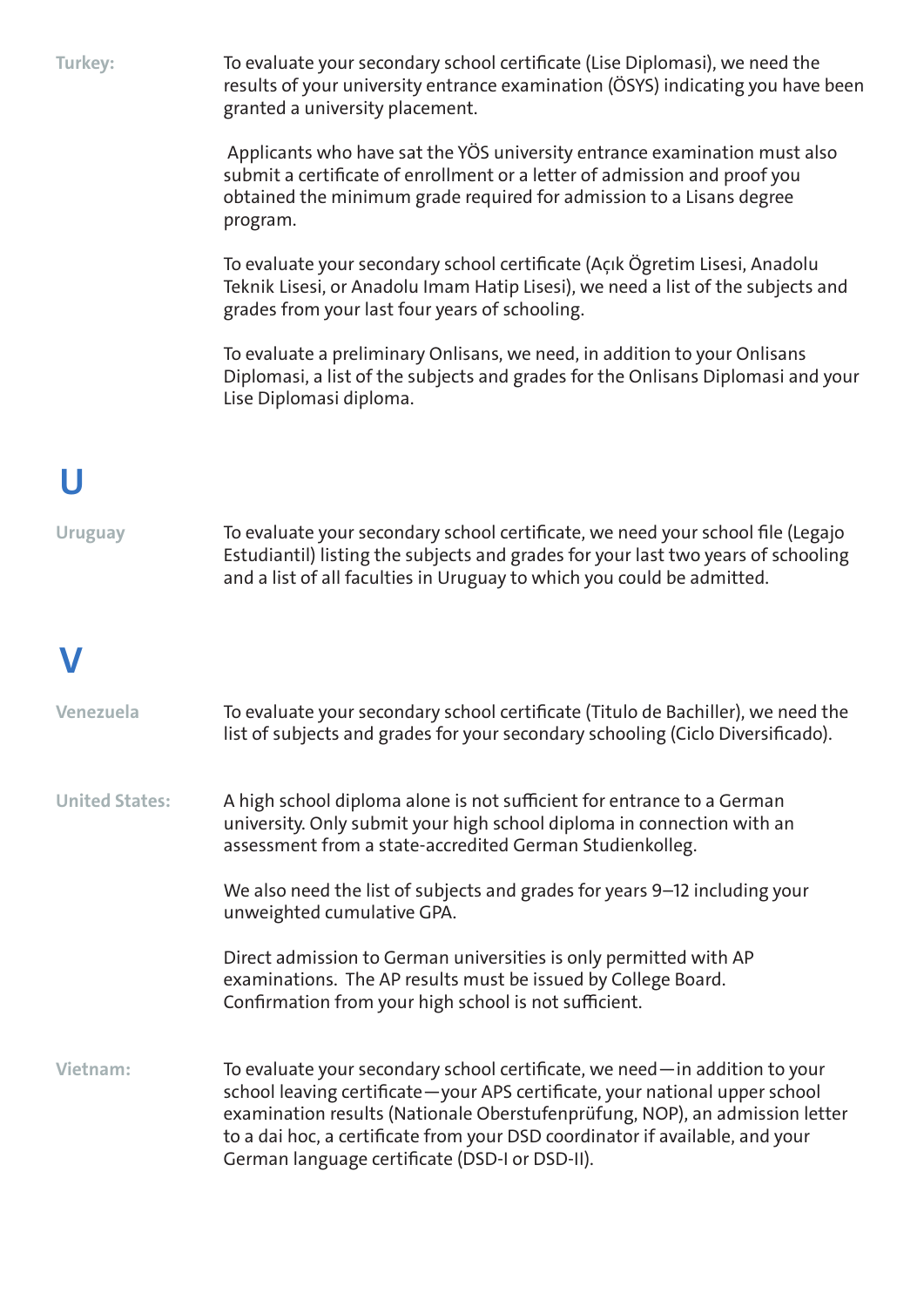# **Applying**

## **Registering**

First, create a user account in STiNE, Universität Hamburg's student information system. After registering, go to "Application" in the menu, and select "Recognition Foreign Qualifications."

| Application<br>Online-Application     |
|---------------------------------------|
|                                       |
| <b>Cnline Application</b>             |
| <b>FAQ</b>                            |
| Documents                             |
| External procedures                   |
| <b>Online Enrollment</b>              |
| Recognition Foreign<br>Qualifications |

### **Making a new application**

Click on "Make an application" to start the program wizard, which will guide you through the next pages to select the right application process.

If you are interrupted and want to finish your application at a later time, be aware that you will need to restart the program wizard under "Make an application" to continue or change your information. Clicking on the procedure number (Vorangsnr.) or application process (Antragsverfahren) will only show you a summary of the information you have already entered.

Welcome to Universität Hamburg's portal for recognition of foreign education

Please click on "Create Request" to start submitting the recognition request. If you cancel the processing uploaded however will not be saved. In this case, you will have to start over with filling out the request fo Request".



### **Selecting the application process**

The wizard will usually show one or two application procedure options. Select "Recognition of Foreign Qualifications for Bachelor and Master Degrees" unless you are applying for a master's degree program in physics or international business and sustainability.

Recent EU high school graduates who receive their diplomas after 31 May have until the end of the standard application period (15 July) to apply.

The recognition portal is not available during the period 16 July– 30 September.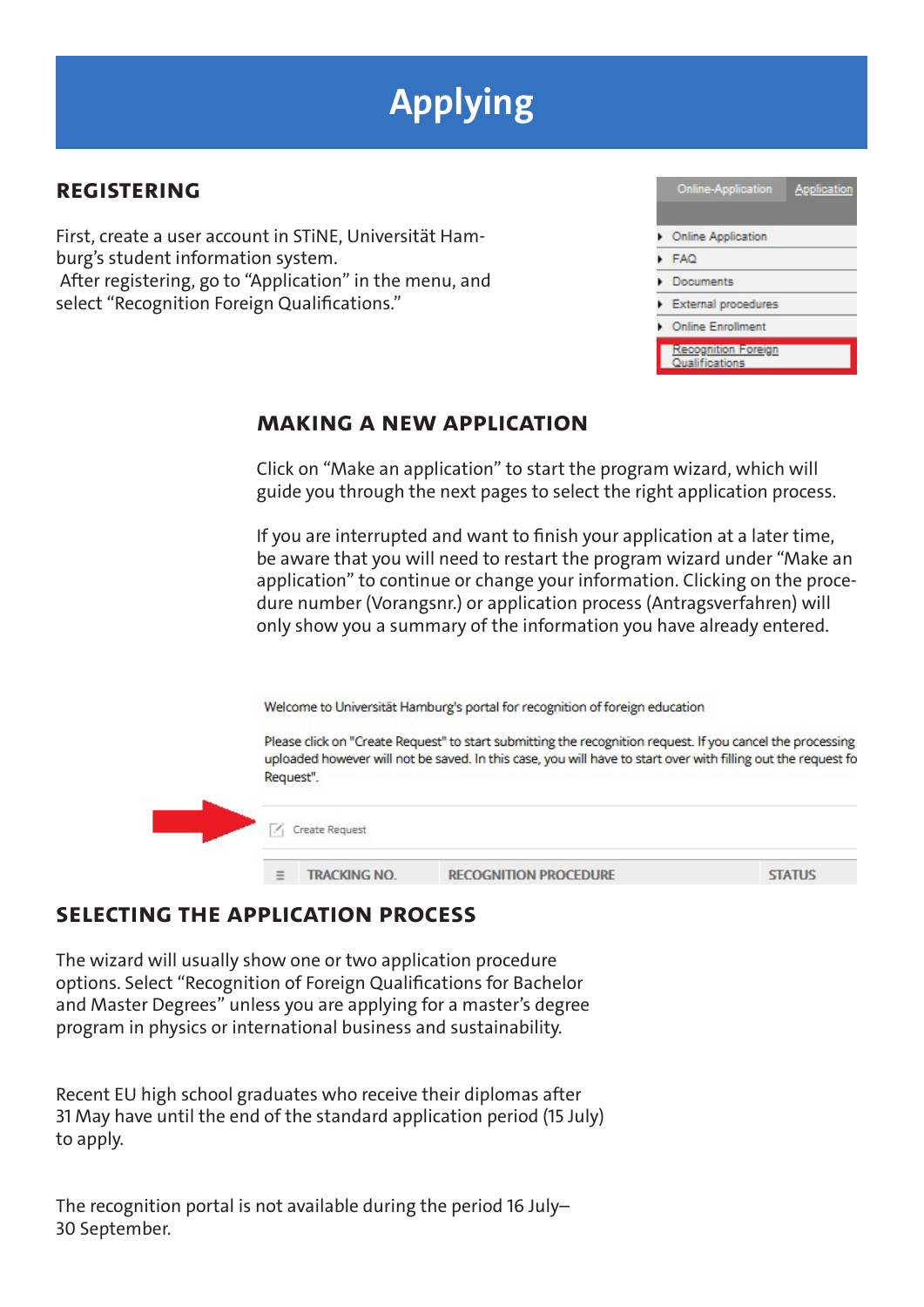#### **Personal information**

The wizard will automatically utilize the personal data you provide during registration. You cannot change your master data on this page.

Enter your nationality (nationalities) and your native language(s) in full. Be aware that these fields are mandatory.

| Please enter your nationality in the following field. If you have more t |  |                                                                        |
|--------------------------------------------------------------------------|--|------------------------------------------------------------------------|
| Nationality                                                              |  |                                                                        |
|                                                                          |  | Field cannot be empty.                                                 |
| Second nationality                                                       |  |                                                                        |
|                                                                          |  |                                                                        |
|                                                                          |  |                                                                        |
| Native language 4                                                        |  | Please enter your native language in the following fields. If you have |
| Native language                                                          |  |                                                                        |

## **Preferred course of study**

In the next step, enter whether you have an endorsement of recognition from a grade recognition office of the federal German states, from another university, or from uni-assist e.V.

If you already know what you want to study, we will only check whether you are eligible for admission to this degree program at Universität Hamburg.

 If you are undecided or interested in multiple degree programs at Universität Hamburg, leave that field empty.

| Vorabfrage                                                                 |                                                                                                                                          | $\sim$ |
|----------------------------------------------------------------------------|------------------------------------------------------------------------------------------------------------------------------------------|--------|
| ggf. zur Fachbindung?                                                      | Verfügen Sie bereits über einen Anerkennungsvermerk von einer deutschen Behörde mit Angaben zur Art der Hochschulzugangsberechtigung und |        |
| Zeugnisanerkennung liegt<br>bereits vor?                                   |                                                                                                                                          | ÷      |
| Angestrebter Studiengang                                                   |                                                                                                                                          |        |
|                                                                            |                                                                                                                                          |        |
| Welches Fach streben Sie an?<br>anstreben, lassen sie das Feld bitte frei. | Eine Liste der an der Universität Hamburg angebotenen Studiengänge finden Sie hier. Wenn Sie noch nicht wissen, welchen Studiengang Sie  |        |
| Angestrebtes Fach                                                          | ۰                                                                                                                                        | ŵ      |
| Typ des angestrebten<br>Abschlusses                                        | <b>Bachelor</b><br>۰                                                                                                                     | ŭ      |

## **Your education history Enter your school and other studies (where applicable) over the next few pages.**

 Information on the grading system is usually displayed on your diploma or is available from your education institution. If your diploma does not list a grade scale, you must submit additional certification from your educational institution.

You can then upload your documents (secondary school certificates, university acceptance examination, academic assessment, academic achievements, completed degrees, etc.) as PDF files. Make sure that all pages, including cover pages, are fully and clearly legible. If you do not have a German or English version of any of your documents, we require a certified translation in addition to the original document.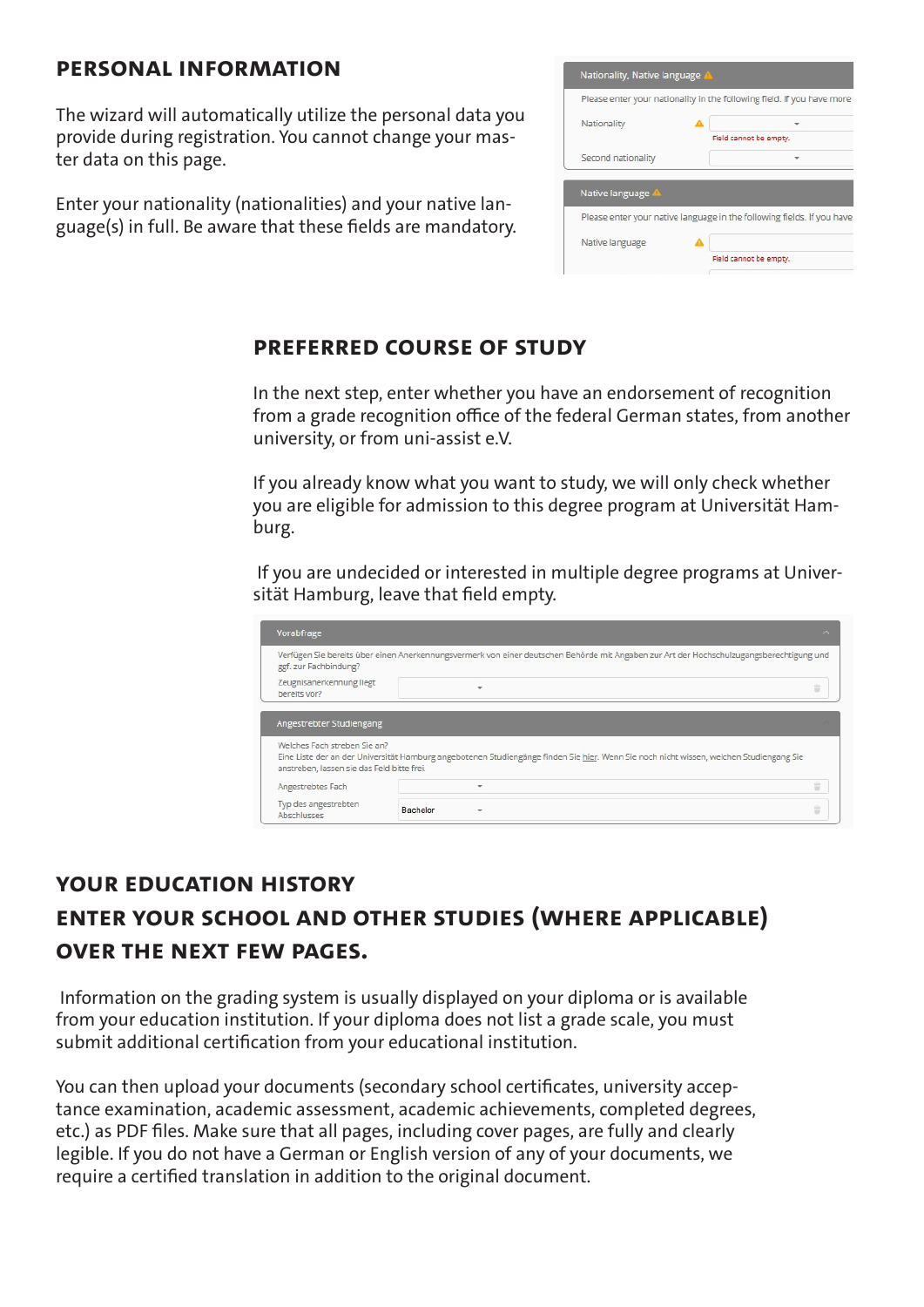## **Sending your application**

Make sure you read the following declaration carefully. We require that original documents are submitted for quality assurance.

 If you do not have all the original documents specified, contact the InfoService for Prospective International Students: www.uni-hamburg.de/int.

| Antrag abschicken                                 | ∼                                                                                                                                                                                                                                                                                                                                                                                                                                      |
|---------------------------------------------------|----------------------------------------------------------------------------------------------------------------------------------------------------------------------------------------------------------------------------------------------------------------------------------------------------------------------------------------------------------------------------------------------------------------------------------------|
| Verarbeitung bleibt von einem Widerruf unberührt. | Ich bin damit einverstanden, dass die Universität Hamburg, hier: Referat 30, Beratung und Administration, meine Daten zu folgendem Zweck bzw.<br>folgenden Zwecken: Anerkennung meiner Bildungsabschlüsse verarbeitet. Die Daten werden 365 Tage nach Abschluss der Bearbeitung gelöscht.<br>Meine Einwilligung kann ich jederzeit mit Wirkung für die Zukunft gegenüber Referat Beratung und Administration widerrufen. Die bisherige |
|                                                   | Hier finden Sie weitere Informationen zur Datenverarbeitung.                                                                                                                                                                                                                                                                                                                                                                           |
|                                                   | Ich versichere, dass ich alle vorstehenden Angaben wahrheitsgemäß und nach bestem Wissen und Gewissen gemacht habe. Mir ist bekannt, dass<br>die Originalzeugnisse zur Qualitätssicherung stichprobenartig vorgelegt werden müssen. Diese Nachprüfung erfolgt gestaffelt nach Länderkohorten<br>im Laufe des Studiums. Mir ist bewusst, dass fehlende oder falsche Angaben eine Exmatrikulation zur Folge haben können (§42HmbHG).     |
| Bestätigen und Daten<br>senden                    |                                                                                                                                                                                                                                                                                                                                                                                                                                        |
|                                                   | Pflichtfeld - bitte ausfüllen                                                                                                                                                                                                                                                                                                                                                                                                          |

### **EvalResult**

All done! In a few moments, you will receive an automatically generated confirmation of receipt.

 Note that the evaluation process can take several weeks. You will receive the result in your STiNE account before the end of the application period.

**Be aware that the recognition process is separate from the application process at Universität Hamburg and does not replace it.** 

If you have a direct general or direct subject-specific higher education entrance qualification, you may apply to Universität Hamburg during the following application periods:

| Summer semester:               | 1 December-15 January |
|--------------------------------|-----------------------|
| Winter semester:               | 1 June-15 July        |
| International master's degree: | 15 February-31 March  |

For more information on the application process at Universität Hamburg, see<https://www.uni-hamburg.de/en/campuscenter/bewerbung.html>

The InfoService for Prospective International Students is happy to assist you at any time: [https://www.uni-hamburg.de/en/campuscenter/bera](http://www.uni-hamburg.de/int)[tung/kontakt/kontaktformular-internationales.html](http://www.uni-hamburg.de/int).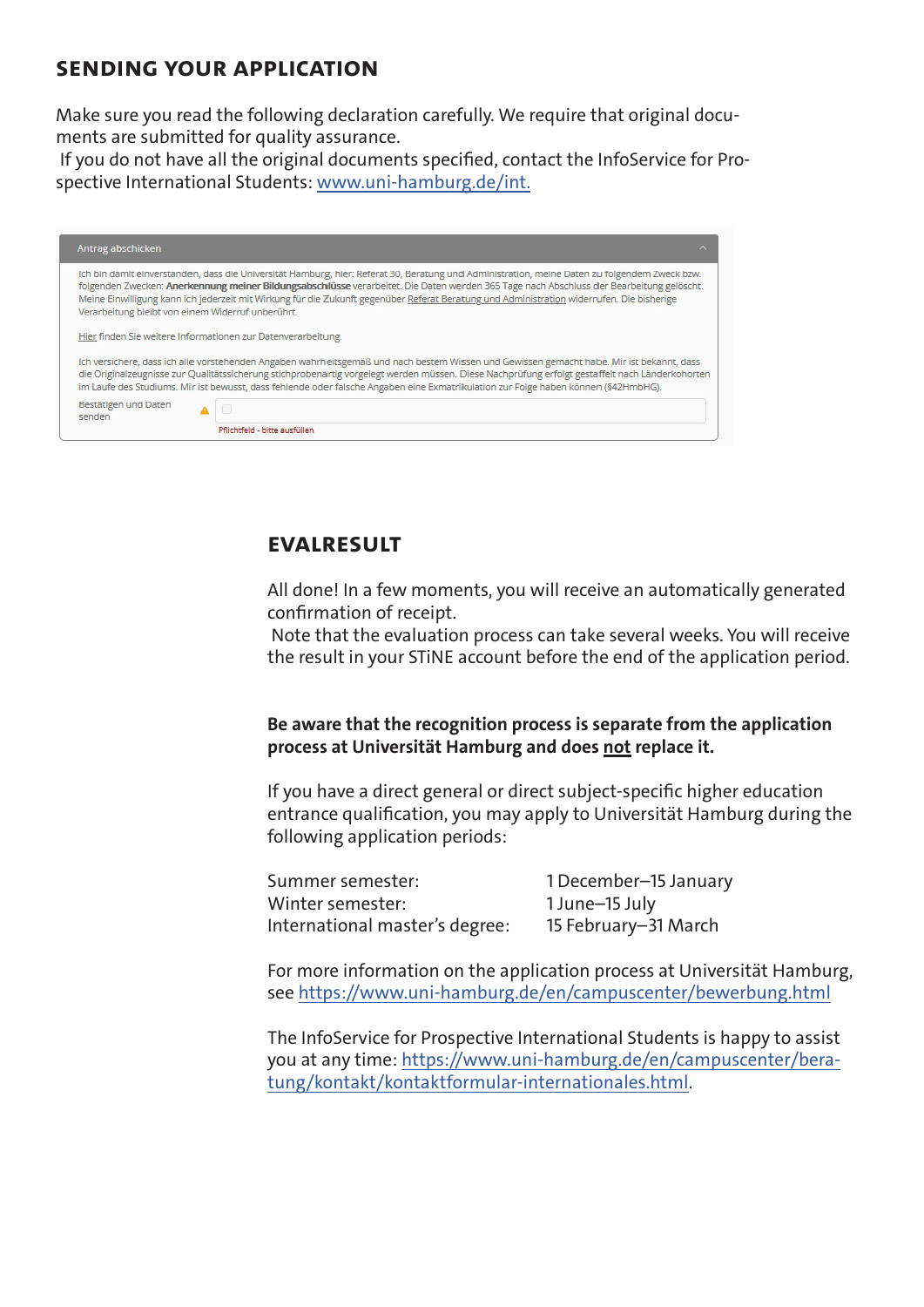# **FAQs:**

#### **Which documents do I need to submit?**

Follow the recommendations in the information portal on foreign education qualifications at [anabin.](http://anabin.kmk.org) [kmk.org](http://anabin.kmk.org) (in German) or in the DAAD admission database at [https://www2.daad.de/deutschland/](http://www.daad.de/zulassungsdatenbank) [nach-deutschland/voraussetzungen/en/57293-database-on-admission-requirements/](http://www.daad.de/zulassungsdatenbank). Also, take note of the country-specific information in our recognition process brochure. If you are unsure whether a document is relevant for your evaluation, submit it as well.

#### **Where can I find information on certified translations?**

If you do not have a German or English version of any of your documents, we require a certified translation in addition to the original document. You can find a list of certified translators in the database maintained by state justice administrators at [www.justiz-dolmetscher.de](http://www.justiz-dolmetscher.de). You can find further information and/or a list of translators via the consular services web pages of German diplomatic missions.

#### **I cannot remember exactly when I started or finished school.**

We need to know the complete duration of your schooling. However, you do not have to specify these to the day. For example, if you began school/studying in September 2000, enter "01.09.2000."

#### **What do I enter into the fields for highest and lowest grade?**

The highest or maximum grade is the highest possible grade that can be awarded for an individual examination.

 The lowest grade is the minimum that can be awarded while still passing the exam. Generally, these are indicated in the grade scale on your degree certificate. If your documents do not display a grade scale, you will need to submit additional confirmation from your educational institution.

#### **I already have preliminary review documentation (VPD) / an evaluation result from uni-assist e.V.**

Preliminary review documentation (VPD) issued by Universität Hamburg and evaluation results for other universities will continue to be accepted by Universität Hamburg. You do not need resubmit an application for recognition. Have you completed some coursework or other academic achievement in the meantime?

If so, a follow-up assessment may be useful at Universität Hamburg.

#### **I missed the application period. Can I apply at Universität Hamburg anyway?**

To apply to Universität Hamburg, you need to have your foreign education certificates recognized. If you have an endorsement of recognition from a grade recognition office of the federal German states, from another German state university, preliminary documentation or an evaluation report from uni-assist e. V., or an APS certificate or 211 confirmation, you may apply directly to Universität Hamburg.

 Be aware that these documents do not provide a converted grade, and you must therefore apply to Universität Hamburg with the lowest possible grade.